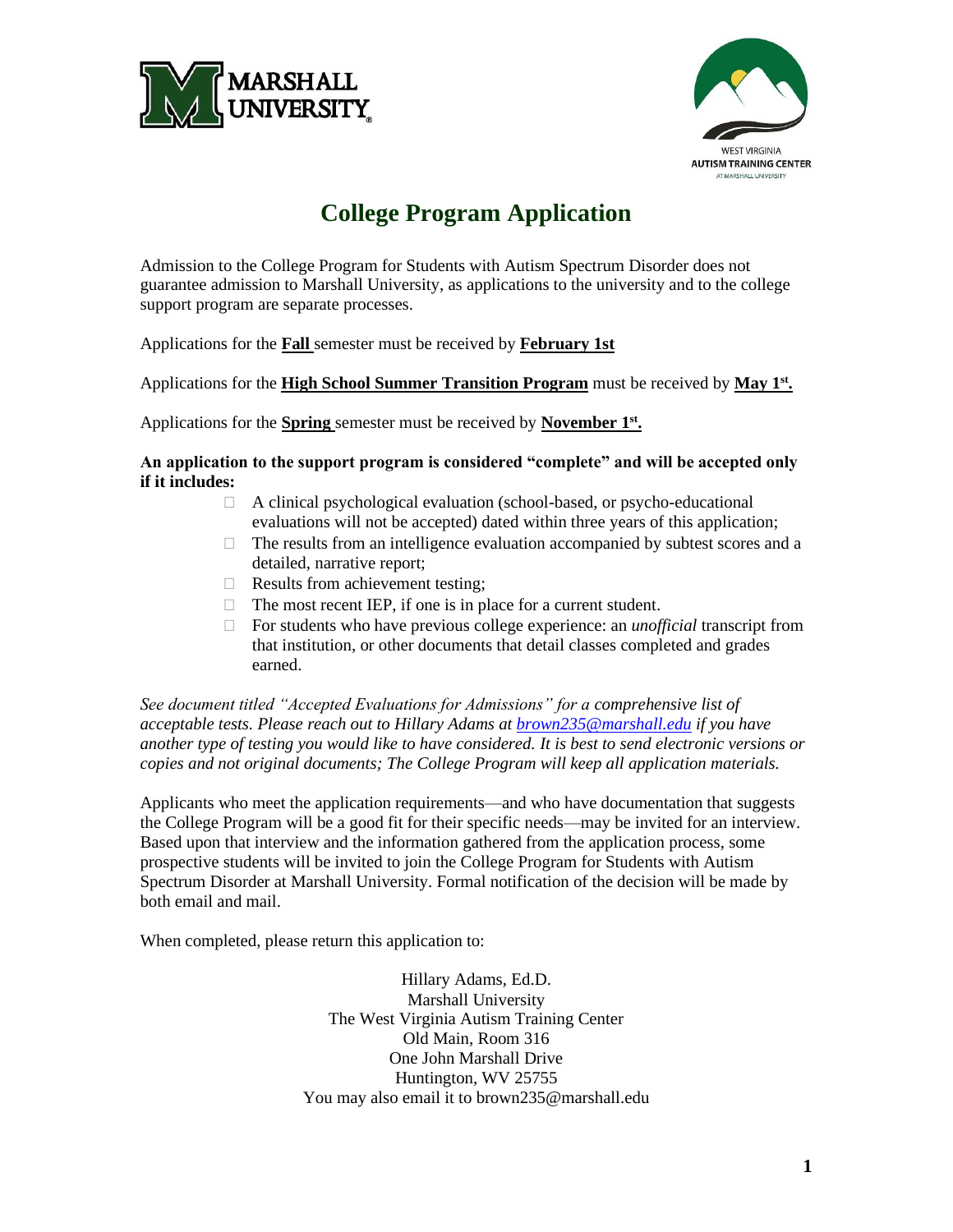| $\Box$                                     |                                                                                                                                  |                                                                                                             |        | I am applying for the <b>Fall semester</b> of ______________________(deadline February 1)                                                                                                                                                                                                                         |  |
|--------------------------------------------|----------------------------------------------------------------------------------------------------------------------------------|-------------------------------------------------------------------------------------------------------------|--------|-------------------------------------------------------------------------------------------------------------------------------------------------------------------------------------------------------------------------------------------------------------------------------------------------------------------|--|
| $\Box$                                     |                                                                                                                                  |                                                                                                             | (year) | I am applying for the <b>Spring semester</b> of ___________________(deadline Nov. 1)                                                                                                                                                                                                                              |  |
| П                                          | (vear)<br>I am a high school junior applying to the Summer Transition Program, for Summer<br>$\frac{1}{(year)}$ (deadline May 1) |                                                                                                             |        |                                                                                                                                                                                                                                                                                                                   |  |
|                                            |                                                                                                                                  |                                                                                                             |        |                                                                                                                                                                                                                                                                                                                   |  |
|                                            |                                                                                                                                  |                                                                                                             |        |                                                                                                                                                                                                                                                                                                                   |  |
|                                            |                                                                                                                                  |                                                                                                             |        |                                                                                                                                                                                                                                                                                                                   |  |
|                                            |                                                                                                                                  |                                                                                                             |        |                                                                                                                                                                                                                                                                                                                   |  |
|                                            |                                                                                                                                  |                                                                                                             |        |                                                                                                                                                                                                                                                                                                                   |  |
|                                            |                                                                                                                                  |                                                                                                             |        |                                                                                                                                                                                                                                                                                                                   |  |
|                                            |                                                                                                                                  |                                                                                                             |        |                                                                                                                                                                                                                                                                                                                   |  |
|                                            | Citizenship                                                                                                                      |                                                                                                             |        |                                                                                                                                                                                                                                                                                                                   |  |
|                                            |                                                                                                                                  |                                                                                                             |        | Parent Name(s): $\frac{1}{2}$ $\frac{1}{2}$ $\frac{1}{2}$ $\frac{1}{2}$ $\frac{1}{2}$ $\frac{1}{2}$ $\frac{1}{2}$ $\frac{1}{2}$ $\frac{1}{2}$ $\frac{1}{2}$ $\frac{1}{2}$ $\frac{1}{2}$ $\frac{1}{2}$ $\frac{1}{2}$ $\frac{1}{2}$ $\frac{1}{2}$ $\frac{1}{2}$ $\frac{1}{2}$ $\frac{1}{2}$ $\frac{1}{2}$ $\frac{1$ |  |
|                                            |                                                                                                                                  |                                                                                                             |        |                                                                                                                                                                                                                                                                                                                   |  |
|                                            | Diagnostic Information:                                                                                                          | Please check off the diagnosis you have received that make you eligible for our services:                   |        |                                                                                                                                                                                                                                                                                                                   |  |
| $\Box$<br>$\Box$<br>$\mathbb{R}$<br>$\Box$ | Asperger's Disorder<br><b>Autistic Disorder</b>                                                                                  | Pervasive Developmental Disorder, Not Otherwise Specified (PDD-NOS)<br>Autism Spectrum Disorder (Level____) |        |                                                                                                                                                                                                                                                                                                                   |  |
|                                            |                                                                                                                                  | Please list any additional diagnoses that have been formally assessed:                                      |        |                                                                                                                                                                                                                                                                                                                   |  |
|                                            |                                                                                                                                  | diagnosis, along with the date the diagnosis was given.                                                     |        | Please list the name and contact information of the licensed professional who provided the ASD                                                                                                                                                                                                                    |  |
|                                            |                                                                                                                                  |                                                                                                             |        |                                                                                                                                                                                                                                                                                                                   |  |
|                                            |                                                                                                                                  |                                                                                                             |        |                                                                                                                                                                                                                                                                                                                   |  |
|                                            | The diagnostician is a (check one):                                                                                              |                                                                                                             |        | Licensed psychologist; Licensed psychiatrist; Licensed medical doctor;                                                                                                                                                                                                                                            |  |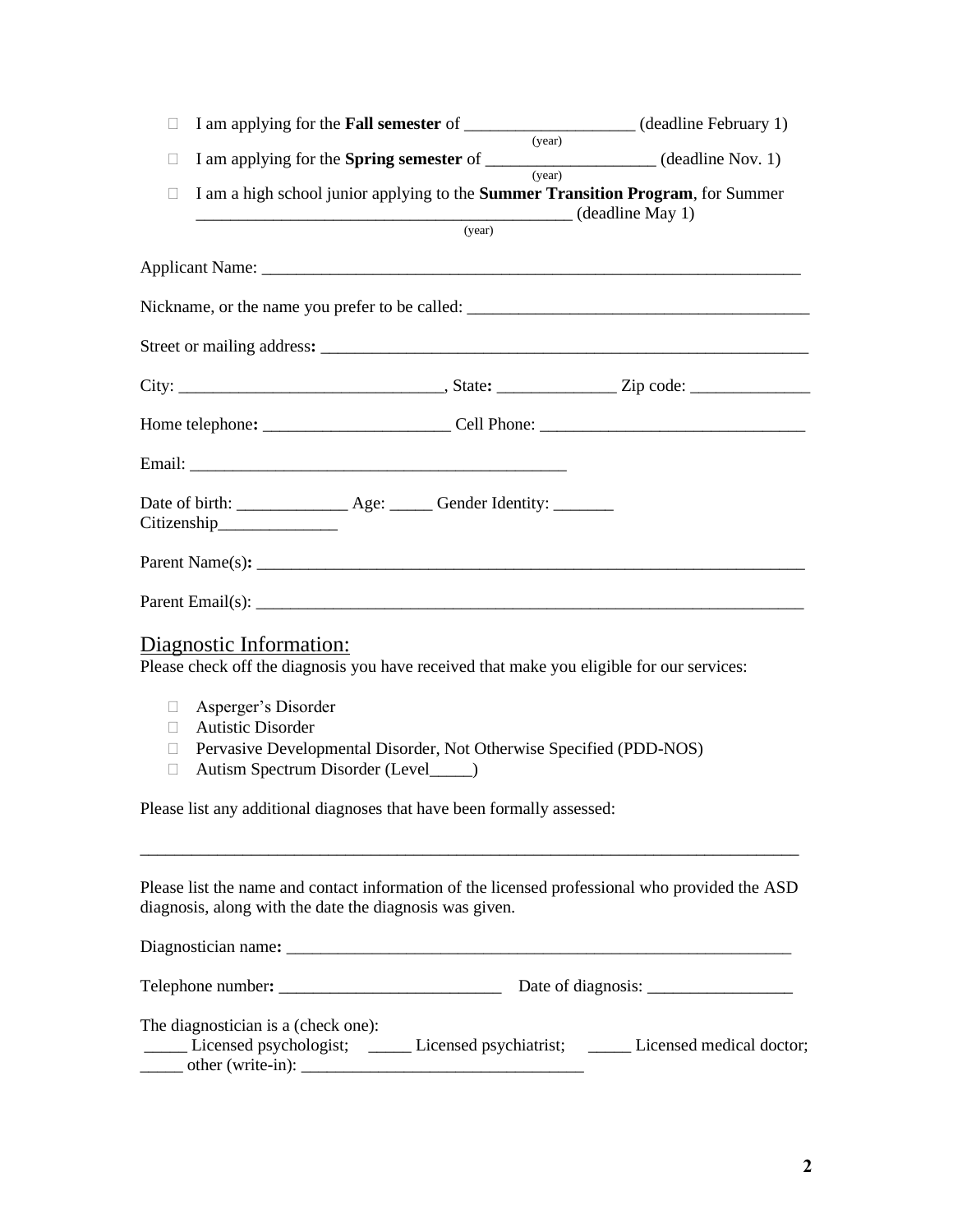Do you currently receive support services? (For example: tutoring or special services for Autism Spectrum Disorder, learning disabilities; speech and language therapy; occupational therapy)

Yes (If "Yes," please explain briefly what services you receive)  $\_\_$  No

Current services include**:** \_\_\_\_\_\_\_\_\_\_\_\_\_\_\_\_\_\_\_\_\_\_\_\_\_\_\_\_\_\_\_\_\_\_\_\_\_\_\_\_\_\_\_\_\_\_\_\_\_\_\_\_\_\_\_\_\_

\_\_\_\_\_\_\_\_\_\_\_\_\_\_\_\_\_\_\_\_\_\_\_\_\_\_\_\_\_\_\_\_\_\_\_\_\_\_\_\_\_\_\_\_\_\_\_\_\_\_\_\_\_\_\_\_\_\_\_\_\_\_\_\_\_\_\_\_\_\_\_\_\_\_\_\_\_\_

\_\_\_\_\_\_\_\_\_\_\_\_\_\_\_\_\_\_\_\_\_\_\_\_\_\_\_\_\_\_\_\_\_\_\_\_\_\_\_\_\_\_\_\_\_\_\_\_\_\_\_\_\_\_\_\_\_\_\_\_\_\_\_\_\_\_\_\_\_\_\_\_\_\_\_\_\_\_

\_\_\_\_\_\_\_\_\_\_\_\_\_\_\_\_\_\_\_\_\_\_\_\_\_\_\_\_\_\_\_\_\_\_\_\_\_\_\_\_\_\_\_\_\_\_\_\_\_\_\_\_\_\_\_\_\_\_\_\_\_\_\_\_\_\_\_\_\_\_\_\_\_\_\_\_\_\_

# Personal Statements:

Please describe how you learn best: \_\_\_\_\_\_\_\_\_\_\_\_\_\_\_\_\_\_\_\_\_\_\_\_\_\_\_\_\_\_\_\_\_\_\_\_\_\_\_\_\_\_\_\_\_\_\_\_\_

My academic strengths include: \_\_\_\_\_\_\_\_\_\_\_\_\_\_\_\_\_\_\_\_\_\_\_\_\_\_\_\_\_\_\_\_\_\_\_\_\_\_\_\_\_\_\_\_\_\_\_\_\_\_\_\_

My academic challenges include**:** \_\_\_\_\_\_\_\_\_\_\_\_\_\_\_\_\_\_\_\_\_\_\_\_\_\_\_\_\_\_\_\_\_\_\_\_\_\_\_\_\_\_\_\_\_\_\_\_\_\_\_

I will require assistance with:

\_\_\_\_\_\_\_\_\_\_\_\_\_\_\_\_\_\_\_\_\_\_\_\_\_\_\_\_\_\_\_\_\_\_\_\_\_\_\_\_\_\_\_\_\_\_\_\_\_\_\_\_\_\_\_\_\_\_\_\_\_\_\_\_\_\_\_\_\_\_\_\_\_\_\_\_\_\_

\_\_\_\_\_\_\_\_\_\_\_\_\_\_\_\_\_\_\_\_\_\_\_\_\_\_\_\_\_\_\_\_\_\_\_\_\_\_\_\_\_\_\_\_\_\_\_\_\_\_\_\_\_\_\_\_\_\_\_\_\_\_\_\_\_\_\_\_\_\_\_\_\_\_\_\_\_\_

I am interested in attending Marshall University because**:** \_\_\_\_\_\_\_\_\_\_\_\_\_\_\_\_\_\_\_\_\_\_\_\_\_\_\_\_\_\_\_\_

Something more I would like you to know about me:

Participating in The College Program requires that students accept individualized support from a graduate assistant in the areas of academics, socialization, and independent living. How comfortable are you when talking about or receiving support for an Autism Spectrum Disorder?

\_\_\_\_\_\_\_\_\_\_\_\_\_\_\_\_\_\_\_\_\_\_\_\_\_\_\_\_\_\_\_\_\_\_\_\_\_\_\_\_\_\_\_\_\_\_\_\_\_\_\_\_\_\_\_\_\_\_\_\_\_\_\_\_\_\_\_\_\_\_\_\_\_\_\_\_\_\_

- Very *Uncomfortable*
- Somewhat Uncomfortable
- □ Comfortable
- Somewhat Comfortable
- Very *Comfortable*
- Other\_\_\_\_\_\_\_\_\_\_\_\_\_\_\_\_\_\_\_\_\_\_\_\_\_\_\_\_\_\_\_\_\_\_\_\_\_\_\_\_\_\_\_\_\_\_\_\_\_\_\_\_\_\_\_\_\_\_\_

Educational Information: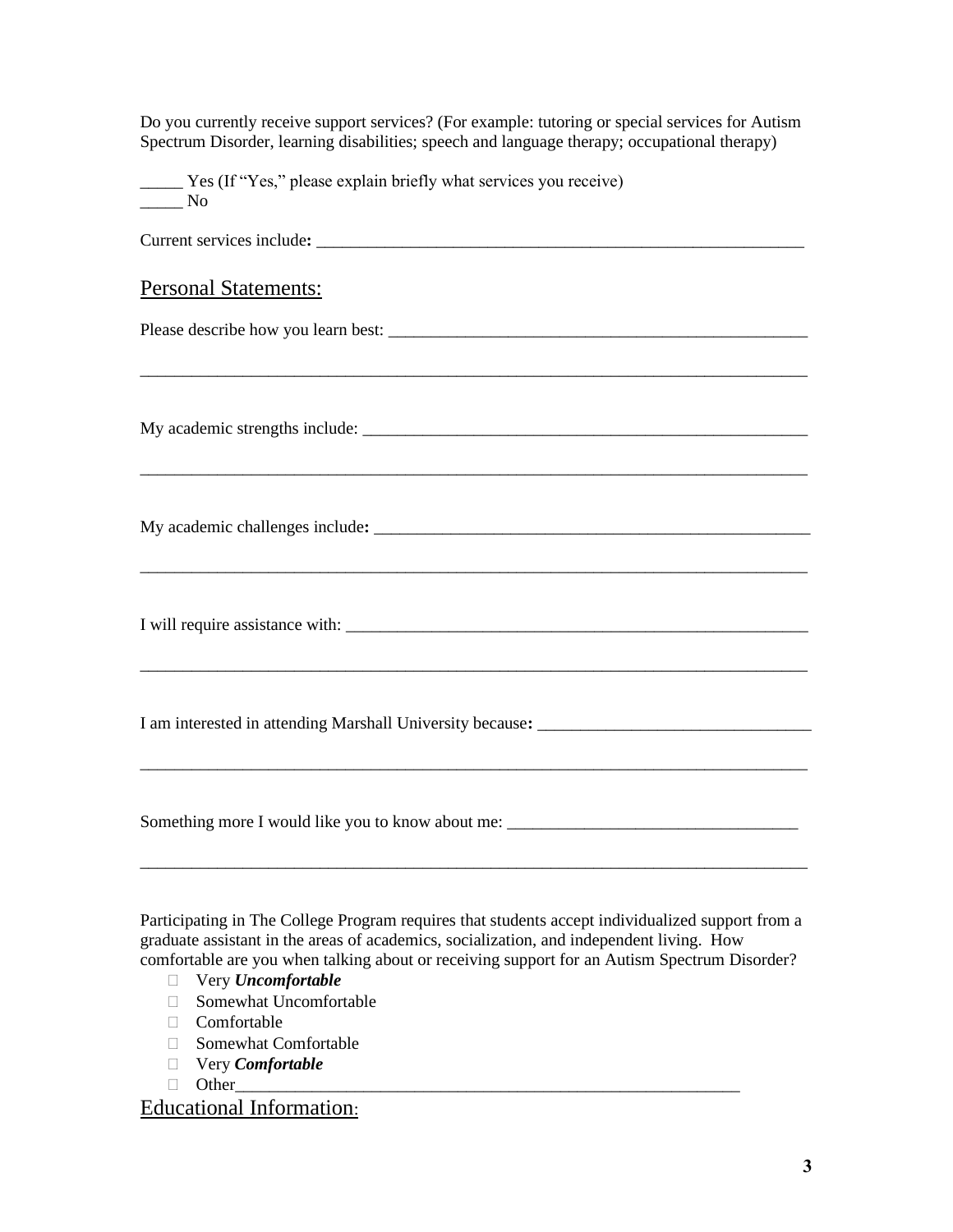Please list in chronological order the high school(s) and college(s) you have attended, beginning with the most recent at the top. Report diplomas or types of certificates you received.

| Name of school                                                                                                                                           | Dates attended | Certificate or diploma |
|----------------------------------------------------------------------------------------------------------------------------------------------------------|----------------|------------------------|
|                                                                                                                                                          |                |                        |
|                                                                                                                                                          |                |                        |
|                                                                                                                                                          |                |                        |
|                                                                                                                                                          |                |                        |
|                                                                                                                                                          |                |                        |
| With what teams, clubs or organizations are you currently involved?                                                                                      |                |                        |
|                                                                                                                                                          |                |                        |
| Have you applied to Marshall University?<br>Yes<br>$\Box$<br>N <sub>o</sub><br>П.<br>If yes, have you been accepted?<br>Yes<br>П.<br>N <sub>o</sub><br>П |                |                        |

## Consent:

I agree to allow The College Program staff at Marshall University to provide my name, and the fact that I am applying to the CPSASD program for support, to the University's Admissions Office and Administrative Staff.

Signature of agreement: **\_\_\_\_\_\_\_\_\_\_\_\_\_\_\_\_\_\_\_\_\_\_\_\_\_\_\_\_\_** Date: \_\_\_\_\_\_\_\_\_\_\_\_\_\_\_\_\_\_\_\_\_ Copyright 2021© by The West Virginia Autism Training Center. All rights reserved. Reproduction or use of the information contained in this document is prohibited without the written consent of the Executive Director.